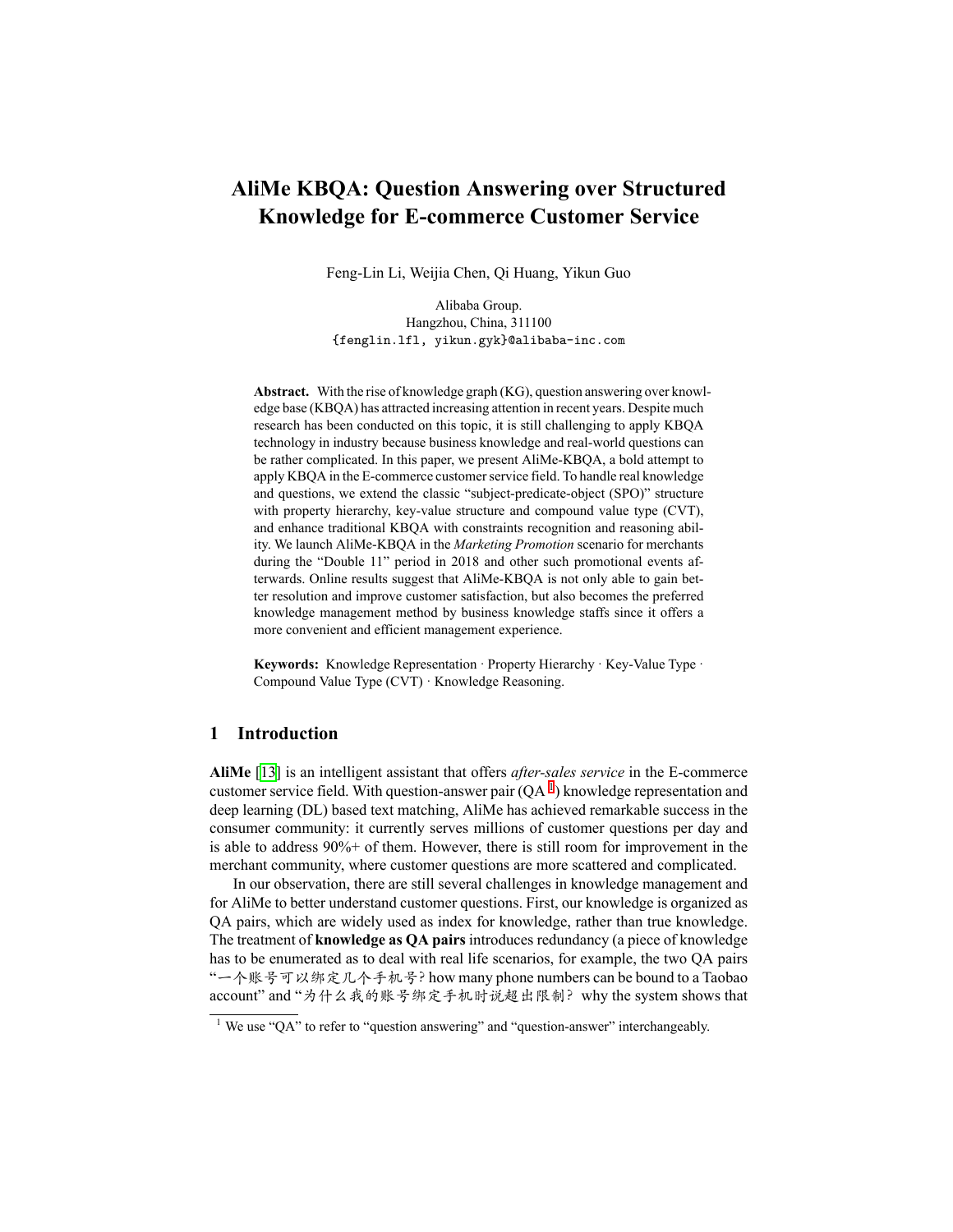the number of phone numbers exceeds the limit when binding a phone to my account?" actually refers to the same piece of knowledge "一个账号可以绑定 6 个手机号码 a Taobao account can associate with at most 6 phone numbers"), not to mention sometimes questions can not be exhaustively listed, especially for instance-level and compositional knowledge (for example, knowledge staffs have to maintain such a question "how to register for a promotion program" for at least dozens of programs in AliMe).

Second, with QA representation, business knowledge staffs have to constantly analyse regulations and elicit frequently asked questions (FAQs) for similar and even repeated scenarios like promotional programs, which can be largely alleviated by defining a common schema structure for customer questions. Third, QA pairs do not support reasoning, which is indeed needed in customer service where regulations are of key importance. For example, we have a regulation "店铺级优惠和店铺级优惠不能同时使 用 (In-store and in-store discount can not be applied at the same time)", but do not index a specific instance-level knowledge like "优惠券和店铺红包不能同时使用 (Coupon and in-store red packet can not used at the same time)", where "优惠券 (Coupon)" and "店铺红包 (In-store Red Packet)" are both of type "In-store Discount".

To address these challenges, we launched **Knowledge Cloud** project, aiming at constructing a systematically structured knowledge representation and enabling AliMe to better understand customer questions instead of simply matching questions to knowledge items based on text or semantic similarity.

In this paper, we present AliMe-KBQA, a knowledge graph based bot application, and introduce its underlying knowledge representation and supporting techniques. To the best of our knowledge, this is the first attempt to apply KBQA techniques in customer service industry on a large scale. Our paper makes the following contributions:

- **–** Extends the classic SPO structure to capture practical knowledge and questions: (1) we use property hierarchy instead of flatten properties to organize knowledge, and guide vague questions; (2) we adopt key-value structure and Compound Value Type (CVT) to characterize complicated answer for precise question answering.
- **–** Empower traditional KBQA with constraints recognition and reasoning ability based on our structured knowledge representation in support of complicated and regulationoriented QA in the E-commerce customer service field.
- **–** Launch AliMe-KBQA as a practical QA bot in the *Marketing Promotion* scenario. Online results suggestion that KBQA is able to not only gain better resolution rate and degree of satisfaction from customer side, but also be preferred by business knowledge staffs since it offers better knowledge management experience.

The rest of the paper is structured as follows: Section [2](#page-1-0) presents our structured knowledge representation; Section [3](#page-5-0) discusses the extended KBQA approach; Section [4](#page-6-0) demonstrates system features; Section [5](#page-8-0) reviews related work, Section [6](#page-10-0) concludes the paper and sketches directions for future work.

## <span id="page-1-0"></span>**2 Knowledge Representation**

In general, a knowledge graph  $K$  is organzied in terms of nodes and links, and defined as a set of triples  $(e_h, p, e_t) \in \mathcal{E} \times \mathcal{P} \times \mathcal{E}$  (e.g., "Beijing, capital of, China"), where  $\mathcal{E}$ denotes a set of entities/classes/literals, and *P* denotes a set of properties.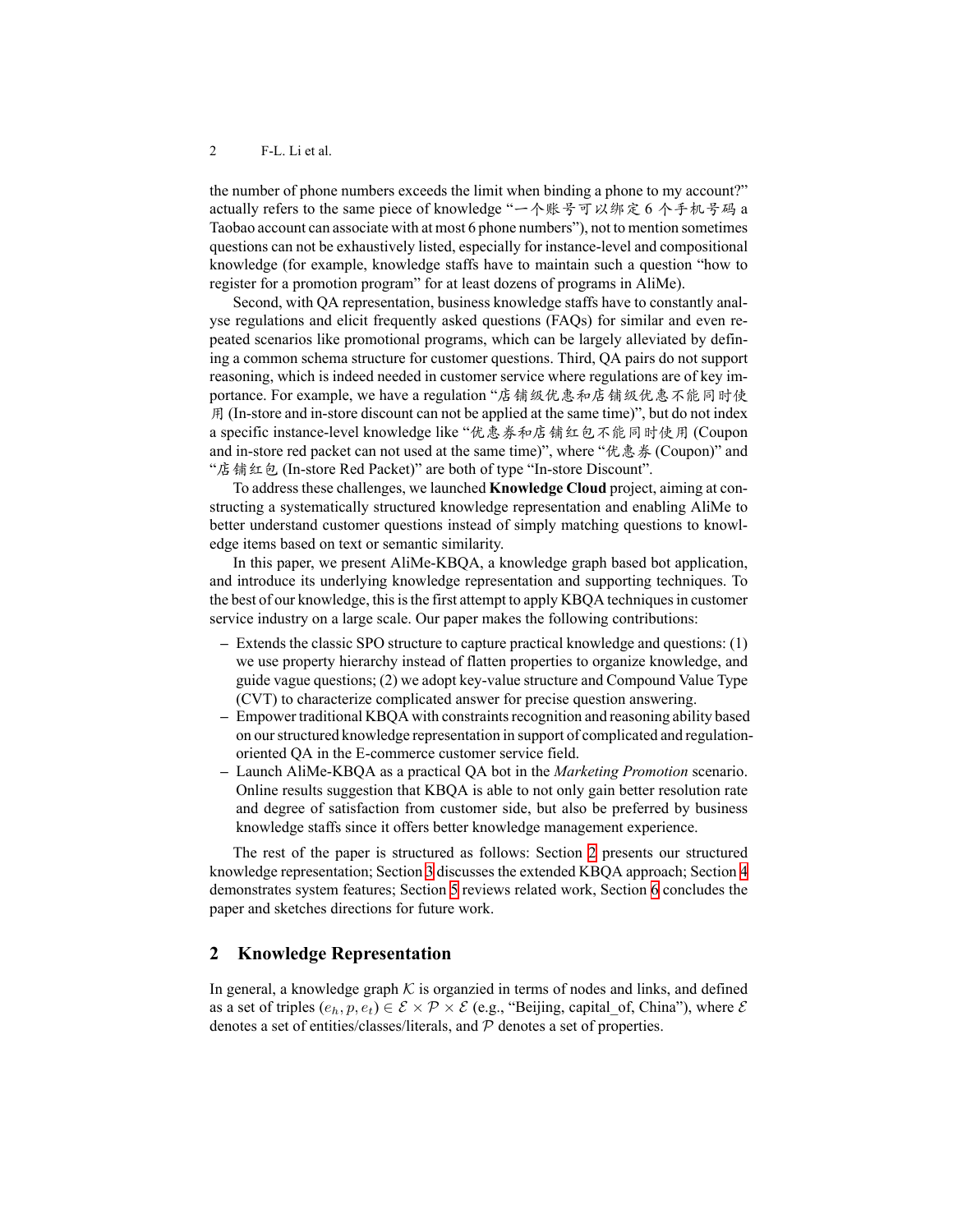Not surprisingly, this general triple representation is insufficient in capturing practical knowledge and questions. One can see the examples shown in Table [1](#page-2-0). The piece of knowledge *k*<sup>1</sup> is very general and need to be further specified, otherwise its answer will be too complicated to maintain and read. The problem with the  $k_2$  is that it includes two entities "淘抢购 (Tao Flash Sale)" and "双十一 (Double 11)", and the former modifies the latter. Similarly, the entity "Double  $11$ " in  $k_3$  is a modifier of "floor price", which is also an entity as merchants often ask what it is and how to calculate it. In  $k_4$ , "优惠 券 (Coupon)" and "单品宝 (SKU-Bao)" are specific instances of "In-store Discount", and such combination of different kinds of discount is hard to enumerate and maintain for business knowledge staffs.

<span id="page-2-0"></span>**Table 1.** Example QA-style knowledge items

| $ k_1$ . 店铺宝优惠规则                                              |
|---------------------------------------------------------------|
| The discount regulation of Store-Bao                          |
| $ k_2$ . 怎么参加淘抢购的双十一?                                         |
| How join in the Double 11 event of Tao Flash Sale?            |
| k3. 淘抢购是否计入双十一最低活动价?                                          |
| Whether Tao Flash Sale is counted in Double 11's floor price? |
| $ k_4$ . 优惠券和单品宝能不能一起使用?                                      |
| Can coupon and SKU-Bao can be used in conjunction?            |
|                                                               |

To capture real business knowledge, we present our extended knowledge representation in Fig. [1](#page-2-1), where colored rectangles denote our extension: (1) a property can be decomposed into sub-properties; (2) value type is extended with key-value structure and Compound Value Type (CVT). In our ontology, a property is treated as a mapping function that maps an entity of type "Class" (domain) to a value that has a type "Value\_Type" (range). An entity reifies a property of its class when the value of that property is configured. Our CVT is dopted from Freebase[[5\]](#page-10-1), treated as self-defined class and captured as table. For simplicity, we define for each CVT table a main (answer) column that will be queried, and take the other columns as conditions or constraints.



<span id="page-2-1"></span>**Fig. 1.** The ontology of our structured knowledge representation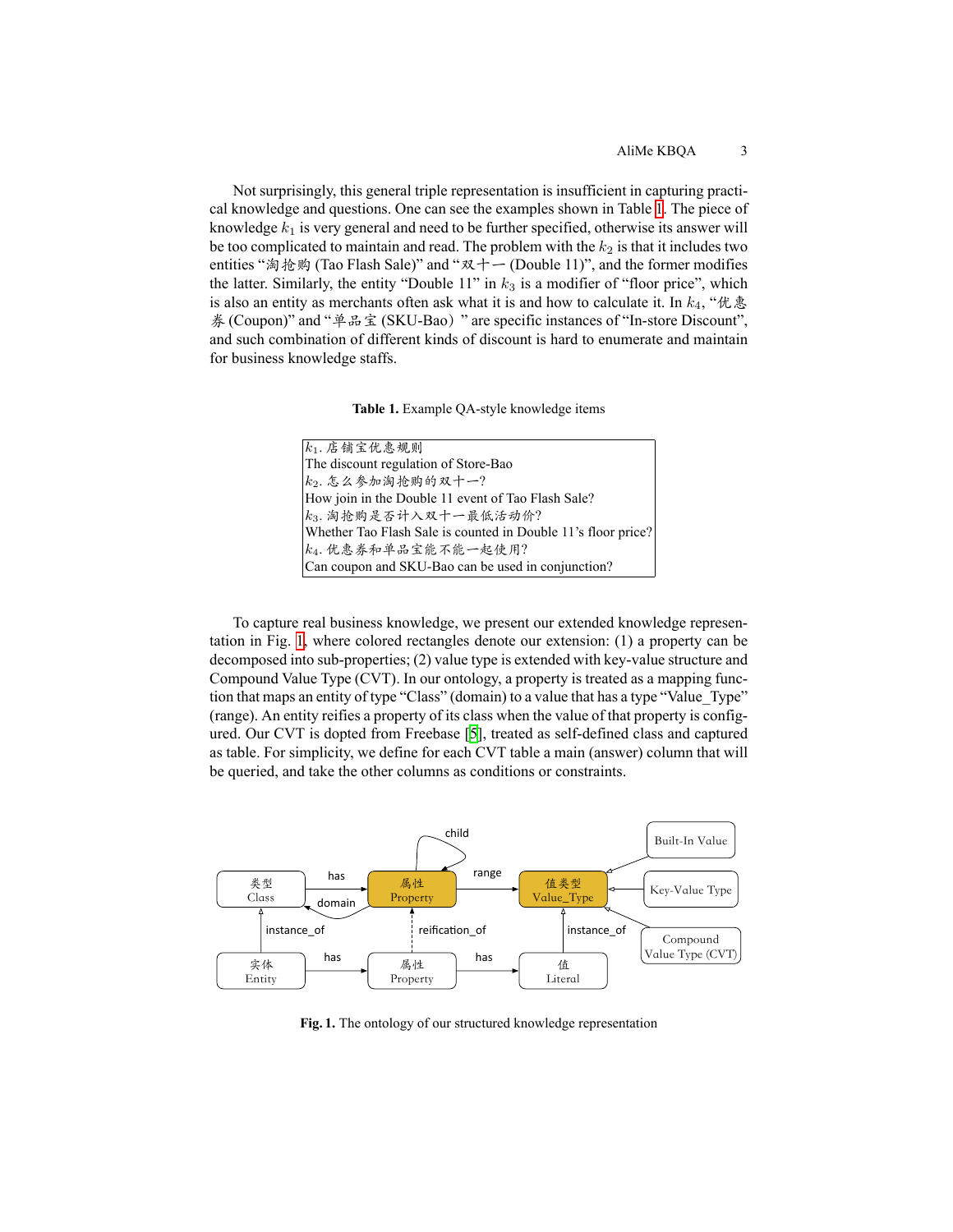#### 4 F-L. Li et al.

We show an excerpt of the schema of "Promotion Tool" in Fig. [2.](#page-3-0) Nodes are entities *e* ∈ *E* (e.g., "店铺宝 Store-Bao"), classes *c* ∈ *C* (e.g., "营销工具 Promotion Tool"), literals *l ∈ L* (e.g., "三星级 3-star"). Links are properteis *p ∈ P* (e.g., "定义 definition"). Moreover, the entity "Store-Bao" is an instance of "Promotion\_Tool", and reifies its properties through associating corresponding values.



<span id="page-3-0"></span>**Fig. 2.** An excerpt of our extended knowledge represenattion

A property, if composite, can be decomposed into sub-properties according to business knowledge. The resulting hierarchical structure, instead of flatten properties, offers better understandability and knowledge management experience. A path from root property to leaf property constitutes a property chain that links an entity to a corresponding value. For example, the root property "discount\_regulation" in Fig. [2](#page-3-0) is decomposed into "discount conjunction" and "discount purchase limitation"; and, the path "discount regulation - discount conjunction" forms a property chain that maps "Store-Bao" to a text string value. An extra benefit of hierarchical property structure is that it enables a bot to guide vague  $2$  customer questions through recommendation. For example, if a customer merely mention "discount", we can guide customers to either entities "Store-Bao" or sub-properties "'discount conjunction" or "discount purchase limitation" through recommendation according to the knowledge structure and dialog context.

The value of (leaf) property can be a simple value (captued as built-in types such as String and Integer), or a block of text (captured as String or key-value segmented wikistyle document), or a composite value (captured as CVT). The key-value structure allows to segment a long answer text on demand, is able to support tabbed UI reprsentation of the answer and bring about better reading experience. The use of CVT to characterize multiple-fields of a property, allows us to capture multi-constraints of a knowledge

<span id="page-3-1"></span> $2$  It is worth to mention that nearly a quarter of questions are vague or incomplete in practice.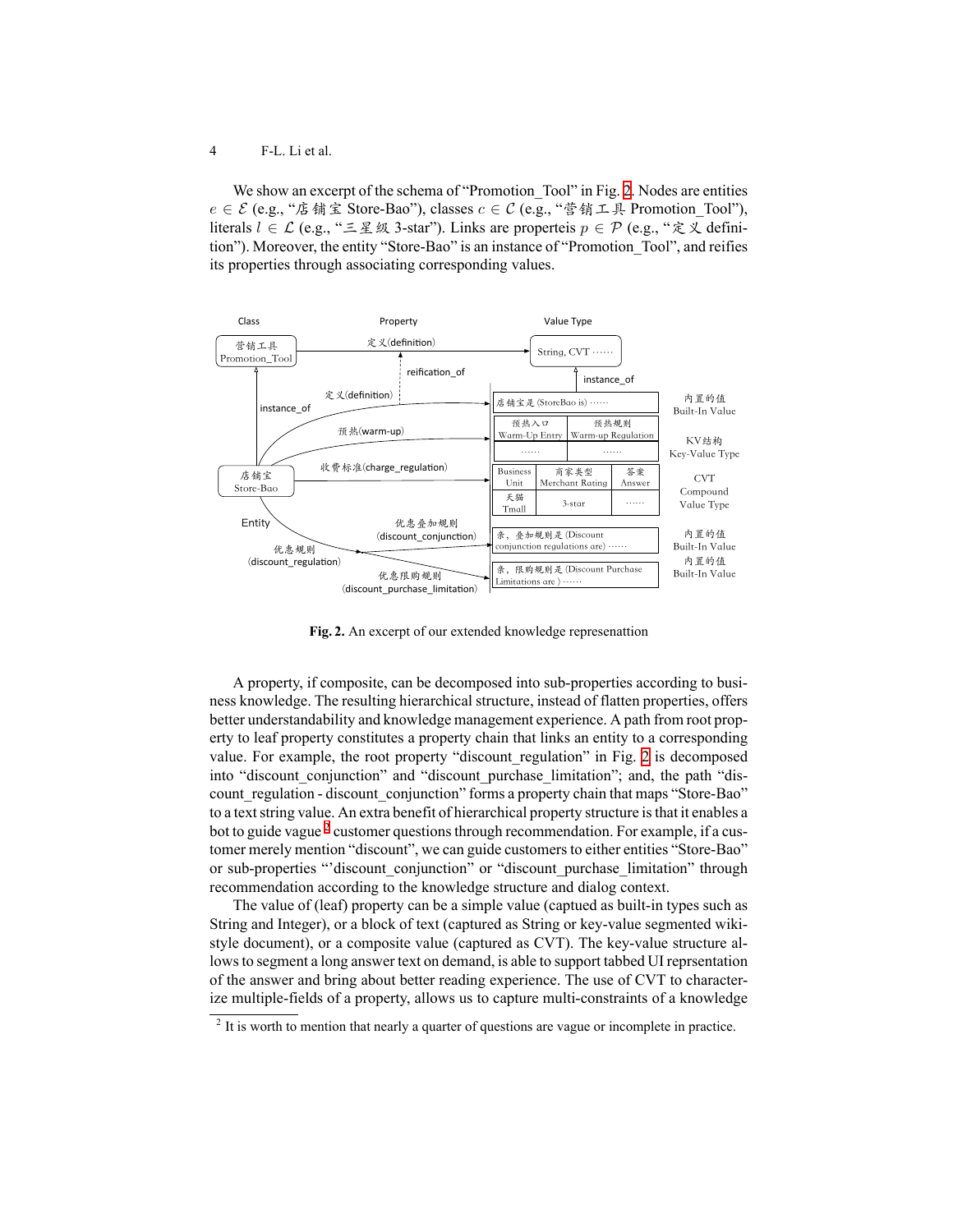item (e.g., the value of "charge\_regulation" depends on not only "Business Unit" but also "Merchant Rating"), and enables us to perform precise question answering (e.g., if we know the "Business Unit" and "Merchant Rating", we can get the precise answer instead of output the whole table).

Our knowledge representation is able to capture not only instance-level but also class-level knowledge (e.g., regulations). For example, in the *Marketing Promotion* scenario, we have a regulation: "店铺级优惠可以与单品级优惠和跨店级优惠叠加, 但 是不能和店铺级优惠相互叠加 (An in-store discount can be used in conjunction with SKU discounts and inter-store discounts, but not with other kinds of in-store discounts)". As shown in Fig. [3,](#page-4-0) we define "店铺级优惠 In-store Discount" (resp. "单品 级优惠 SKU Discount" and "跨店级优惠 Inter-store Discount") as a class and design for it a property "是否可以叠加 (use in conjunction)". We then capture the regulation with a CVT, and link the CVT table to a cognominal entity of the class "In-store Discount" (resp. "SKU Discount" and "Inter-store Discount"). A specific discount, e.g., "优惠券 Coupon", is an instance of "In-store Discount (class)", and is also a member of the special entity "In-store Discount (entity)".



单品级优惠 SKU Discount (15): 单品宝(SKU Bao), 预售(Pre-sale), 秒杀(SecKill) ……

店铺级优惠 In-store Discount (12): 优惠券 (Coupon), 店铺红包 (In-store Red Packet) ……

跨店级优惠 Inter-store Discount (5):购物津贴 (Shopping allowance), 品类券(Category Coupon) ……

<span id="page-4-0"></span>**Fig. 3.** An example of regulation knowledge

Taking a knowledge management perspective, there are 15 kinds of "SKU Discount", 12 kinds of "In-store Discount", 5 kinds of "Inter-store Discount". Using QA style representation, there would be  $1024 = (15+12+5)*(15+12+5)$  QA pairs. With our structured knowledge representation, there will be only dozens of knowledge items (1 property,  $9 = 3 \times 3$  regulations,  $32 = 15 + 5 + 12$  "instance of" and "member of" tuples). That is, the structured representation largely reduces the number of knowledge items, enabling convenient knowledge management and better model matching performance (large number of similar QA pairs are difficult for model to distinguish).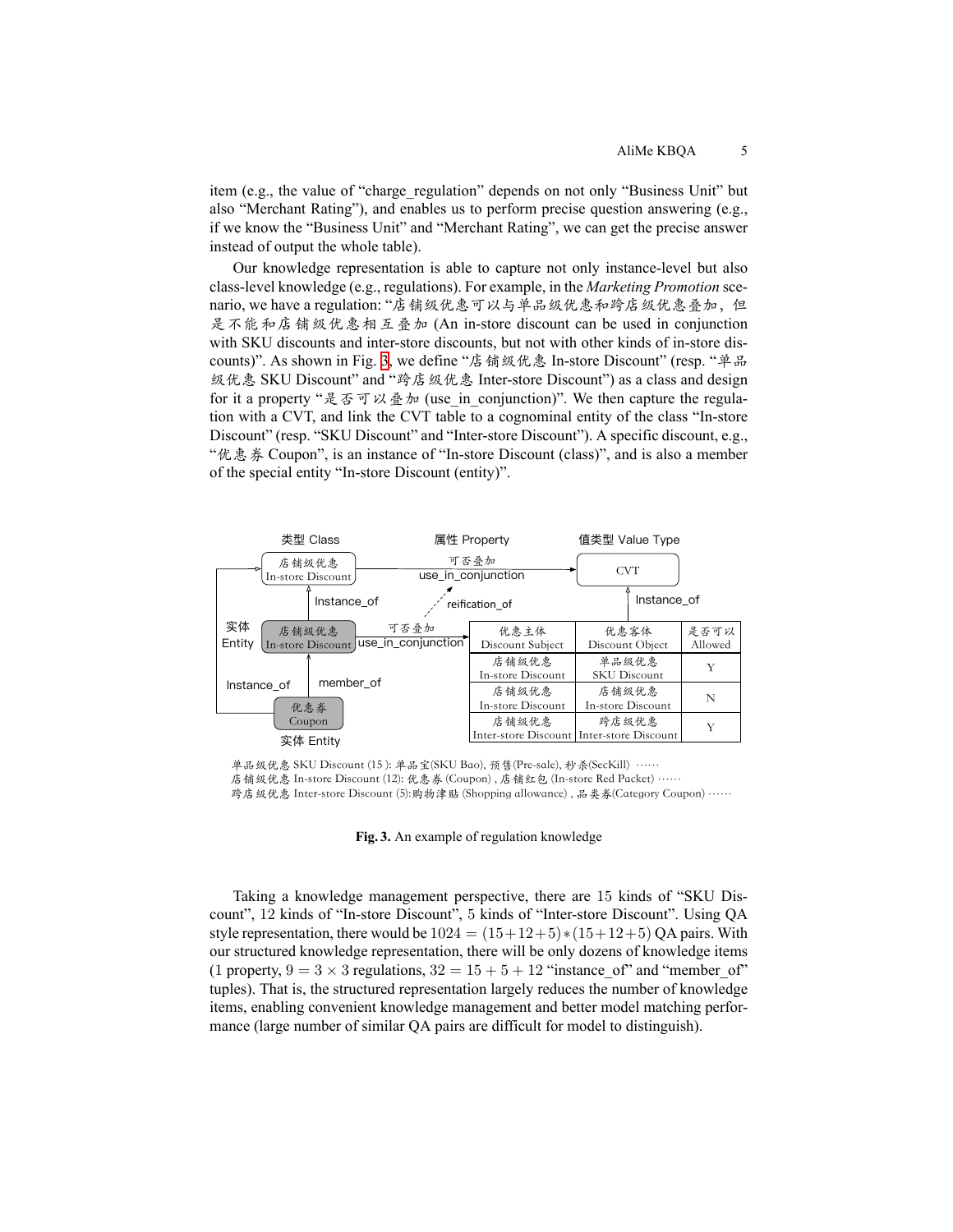6 F-L. Li et al.

With the defiend schema, given a new promotion program, business knowledge staffs only need to fill in the answer of defined properties that represent customer questions, and do not need to elicit frequently asked questions any more. More than that, the training samples for the properties of a shcema can be highly, or even totally reused (only entity mentions need to be substituted). That is, the cold-start cost can be largely reduced. In fact, it only took us one working day to launch AliMe-KBQA in the *Marketing Promotion* scenario for the "Double 12" day after its application in the "Double 11" period.

### <span id="page-5-0"></span>**3 KBQA Approach**

We base our KBQA approach on staged query graph generation [\[19](#page-11-1)] which uses knowledge graph to prune the search space, and multi-constraint query graph[[2\]](#page-10-2) that focuses on constraint recognition and binding [\[2](#page-10-2)]. We focus on how to utilize the structured knowledge representation for KBQA applications, and employ state-of-the-art DL models (CNN, Bi-GRU, attention, label embedding, etc.) to perform our task.

In this line of research, the KBQA probelm can be defined as follows: given a question *q* and a knowledge base  $K$ , *q* is translated to a set of query graphs  $G$  according to *K*, then a feature vector  $f(q, g)$  is extracted for each graph  $g \in G$  and used for ranking, the graph with the highest score will be chosen and executed to obtain the answer *a*.

We show an overview of our approach in Fig. [4](#page-5-1). Given a question, we at first generate a set of basic query graphs in the form of  $(e, p, v)$ , where  $e$  denotes a topic entity,  $p$ denotes a property and *v* denotes a variable node. Specifically, we identify entities from the question through a *trie*-based rule engine <sup>[3](#page-5-2)</sup>, substitute the mentioned entities with a special symbol, and then map the masked question to candidate (leaf) properties of the classes of identified entities through a tailored CNN[[10\]](#page-11-2) classification model.



Basic Query Graph Generation

<span id="page-5-1"></span>**Fig. 4.** An overview of our KBQA approach

In the case *v* is a CVT node, a basic query graph will have the form of  $(e, p, v_{\text{cut}}, r, x)$ , where *r* denotes the answer column of the CVT table, and *x* stands for a specific value in a CVT cell. One can refer to the bottom right corner of Fig. [5](#page-6-1) for an example, where the entity is "Double 11" and the property is "registration\_process". Further, we use rule-based and similarity-based string matching to identify constraints and link them

<span id="page-5-2"></span><sup>&</sup>lt;sup>3</sup> Entity linking is not performed as disambiguation is not necessary in our current scenario.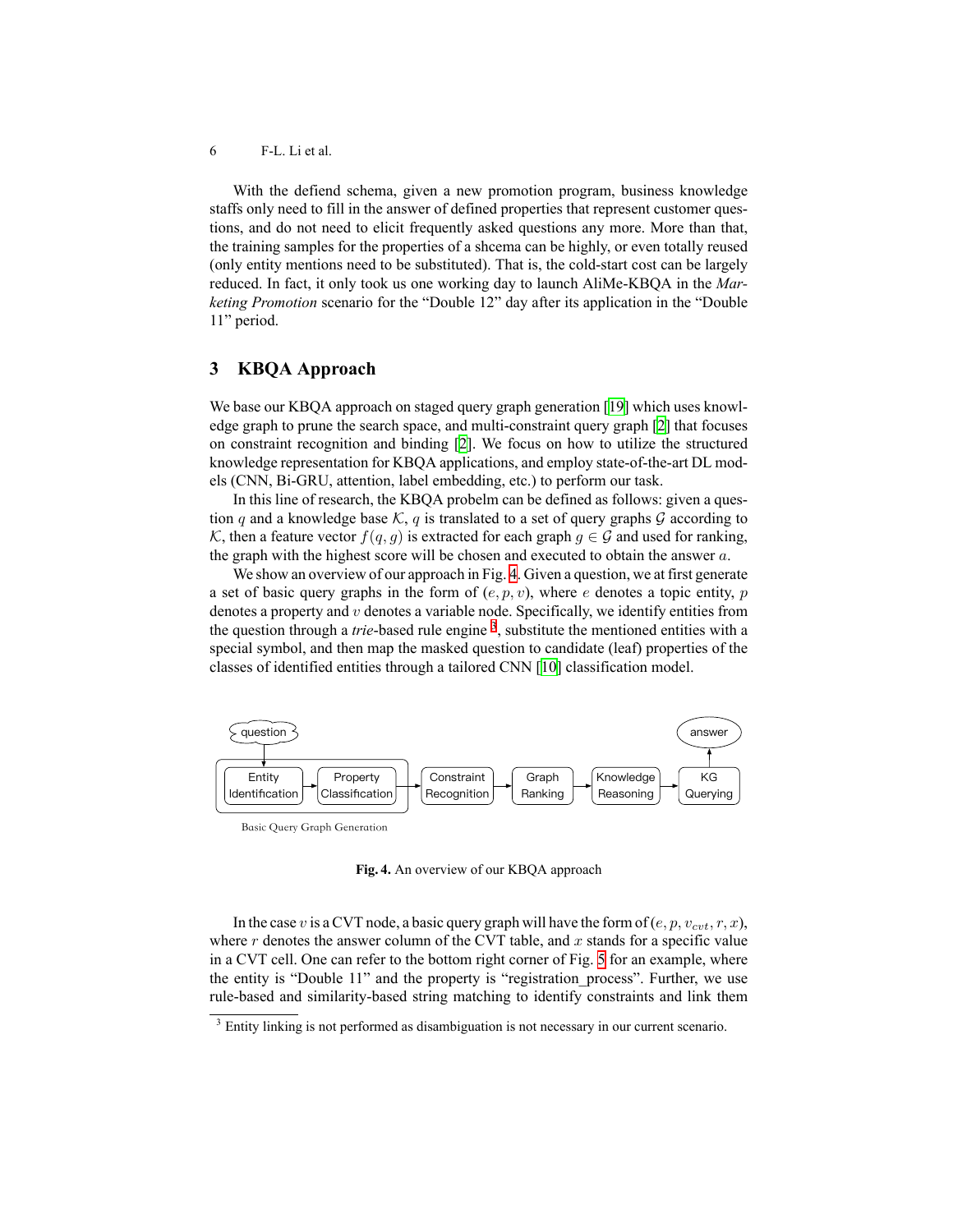to the CVT node. As shown at the rightmost part of Fig. [5](#page-6-1), the recognized constraint  $(Tao\ Flash\ Sale, =, y_1)$  is linked to the CVT node through  $(v_{cut}, promo\ method, y_1)$ .

Note that Fig. [5](#page-6-1) shows only one possible query graph for the given question. As we usually have multiple query graphs, simple or complicated, we at last employ a ranking model based on LambdaRank [\[8](#page-11-3)] to rank candidate graphs and reply with the answer of Top-K graphs ( $K = 1$  for question answering and  $K = 3$  for recommendation).



<span id="page-6-1"></span>**Fig. 5.** Question answering over structured knowledge representation: an exapmle

Last but not least, we need to perform reasoning (when needed) on the ranked Top-K graphs in order to obtain the answer, especially for class-level regulations in the E-commerce customer service field. As in Fig. [6,](#page-7-0) given the question "优惠券和单 品宝能不能一起使用 (Can coupon and SKU-Bao be used at the same time?)", we first form the basic graph  $(e, p, v_{\text{cut}}, r, x)$ , where *e* indicates "Coupon", *p* stands for "use in conjunction", *r* represents "answer". On observing that the domain and the range of p need to be inferred <sup>[4](#page-6-2)</sup>, we generalize "Coupon" (resp. "SKU-Bao") as a kind of "In-store Discount" (resp. "SKU Discount") by following the "member\_of" property shown in Fig. [3](#page-4-0). After that, we are able to query the CVT table whether "In-store Discount" can be used together with "SKU Discount", and obtain the explicit and precise answer "NO".

## <span id="page-6-0"></span>**4 KBQA System**

We first launched our KBQA system in the *Marketing Promotion* scenario in AliWanxiang (a product of the AliMe family) for Tmall merchants. Our schema includes 121 properties, 73 out of which are associated with CVTs, and covers 320 original QA pairs. During the "Double 11" period in 2018, our bot served more than one million customer questions, and achieved a resolution rate  $5$  of 90%+, which is 10-percent higher than

<span id="page-6-2"></span><sup>4</sup> We use an indicator to denote whether the domain (resp. range) of a property need to be inferred (yes:1, no:0), and how it will be inferred (e.g., by following the "member\_of" property).

<span id="page-6-3"></span><sup>&</sup>lt;sup>5</sup> The resolution rate  $rr$  is calculated as follows:  $rr = 1 - \frac{U}{T}$ , where *U* denotes the number of unsolved sessions, which includes disliked sessions, no-answer sessions, and sessions that explicitly requests for staff service, and *T* stands for the number of total sessions.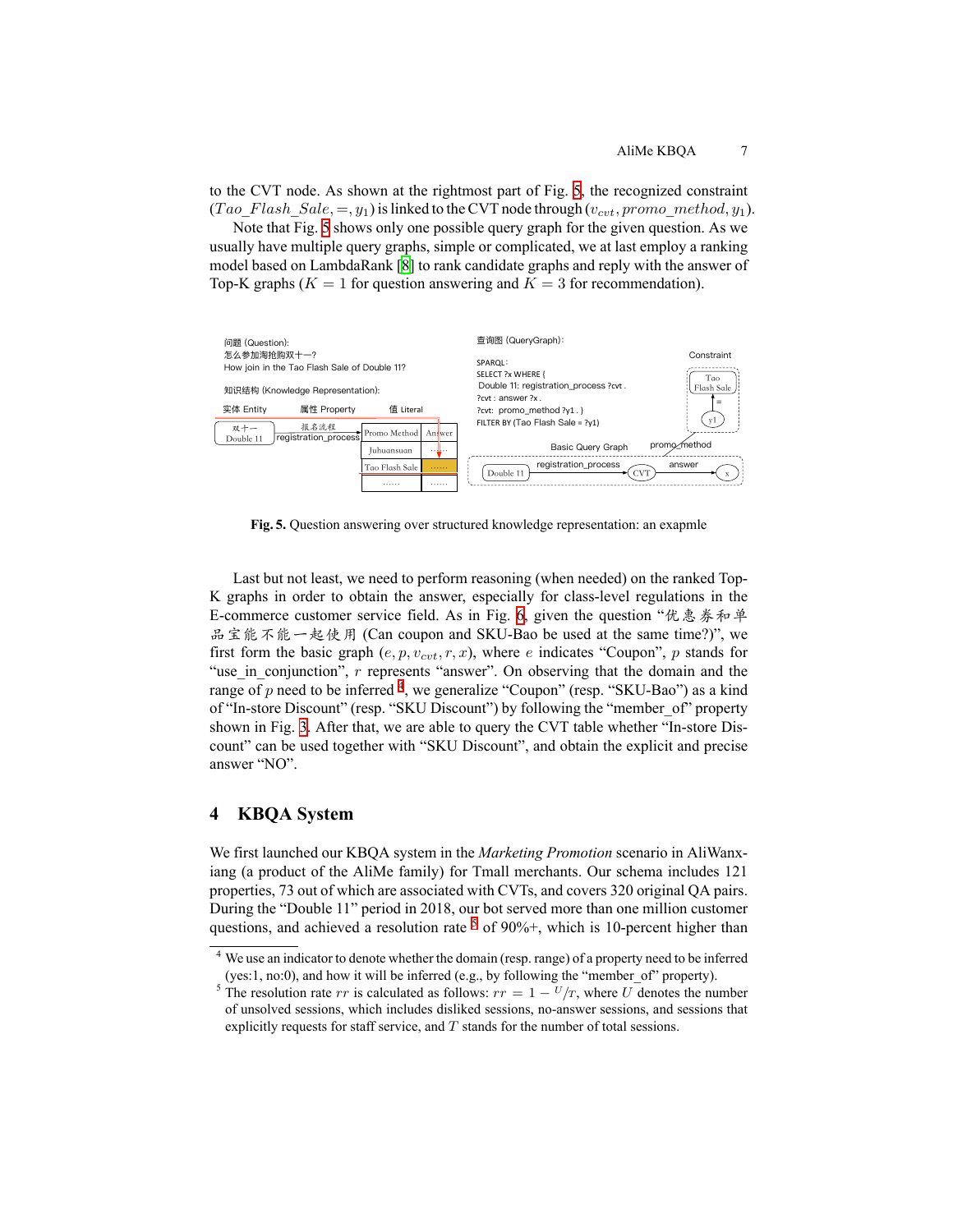

<span id="page-7-0"></span>**Fig. 6.** Knowledge reasoning over structured representation: an exapmle

traditional QA-style representation and question to question text matching. Moreover, it also won a 10% increase of satisfaction degree according to our user survey.

We further applied our structured knowledge representation and KBQA appproach in three other scenarios, and found that our representation is adequate in capturing practical knowledge and our KBQA approach is able to deal with real-world cusomer questions. The statistics in Table [2](#page-7-1) show that the number of QA pairs can be largely reduced (we are more concerned about the compression ratio regarding QA pairs and properties *Compr*<sup>1</sup> becasue the number of properties indicates how many knowledge items need to label training samples for and perform model matching on), and the resolution rate gains an absolute increase of 5% on average. It also show that CVT is of importance, even essential (e.g., CVT accounts for 62.5% of the properties in scenario-3), in representing practical knowledge.

<span id="page-7-1"></span>**Table 2.** Statistics of knowledge before and after structuration

|                        |     |    | Scenarios $\#QA \#Entity \# Property   Compr_1(Compr_2) \# CVT CVTr \}$ Restolution |    |           |                  |
|------------------------|-----|----|-------------------------------------------------------------------------------------|----|-----------|------------------|
| $ $ Scenario-1 $ $ 232 | 35  |    | 2.97(2.04)                                                                          |    | $11.54\%$ | $+7.88\%$        |
| $ Scenario-2 $ 776     |     | 73 | 10.63(4.22)                                                                         |    | $36.99\%$ | $+4.9%$          |
| Scenario-31 870        | 367 | 72 | 12.08(1.98)                                                                         | 45 | 62.5%     | $\uparrow$ 3.24% |

<sup>1</sup> The symbol '#' represents the number of QA pairs, entities, properties or CVTs.

<sup>2</sup> The compression ratio is defined as  $Compr_1 = #QA + #Property$  and  $Compr_2 =$  $\#QA \div (\#Entity + \#Property).$ 

<sup>3</sup> The CVT ratio is defined as  $CVTr = #CVTProperty + #Property$ .

We demonstrates precise question answering in Fig. [7.](#page-9-0) For the first example, given the question "优惠券和单品宝能不能⼀起使用 (Can coupon and SKU Bao be used at the same time?)", our bot replies with a precise and interpretable answer "Coupon is a kind of In-store Discount, SKU-Bao is a kind of SKU Discount, In-store Discount and SKU Discount can be used in conjunction". For the second example, one asks "淘抢 购是否计入双十一最低价 (Whether the Tao Flash Sale is counted in the floor price of Double 11)", our bot answers with a precise " $\forall \forall$  (Yes)" in the concise and explicit table through identifying the "Subjsect Event", "Object Event" and"Promotion Means"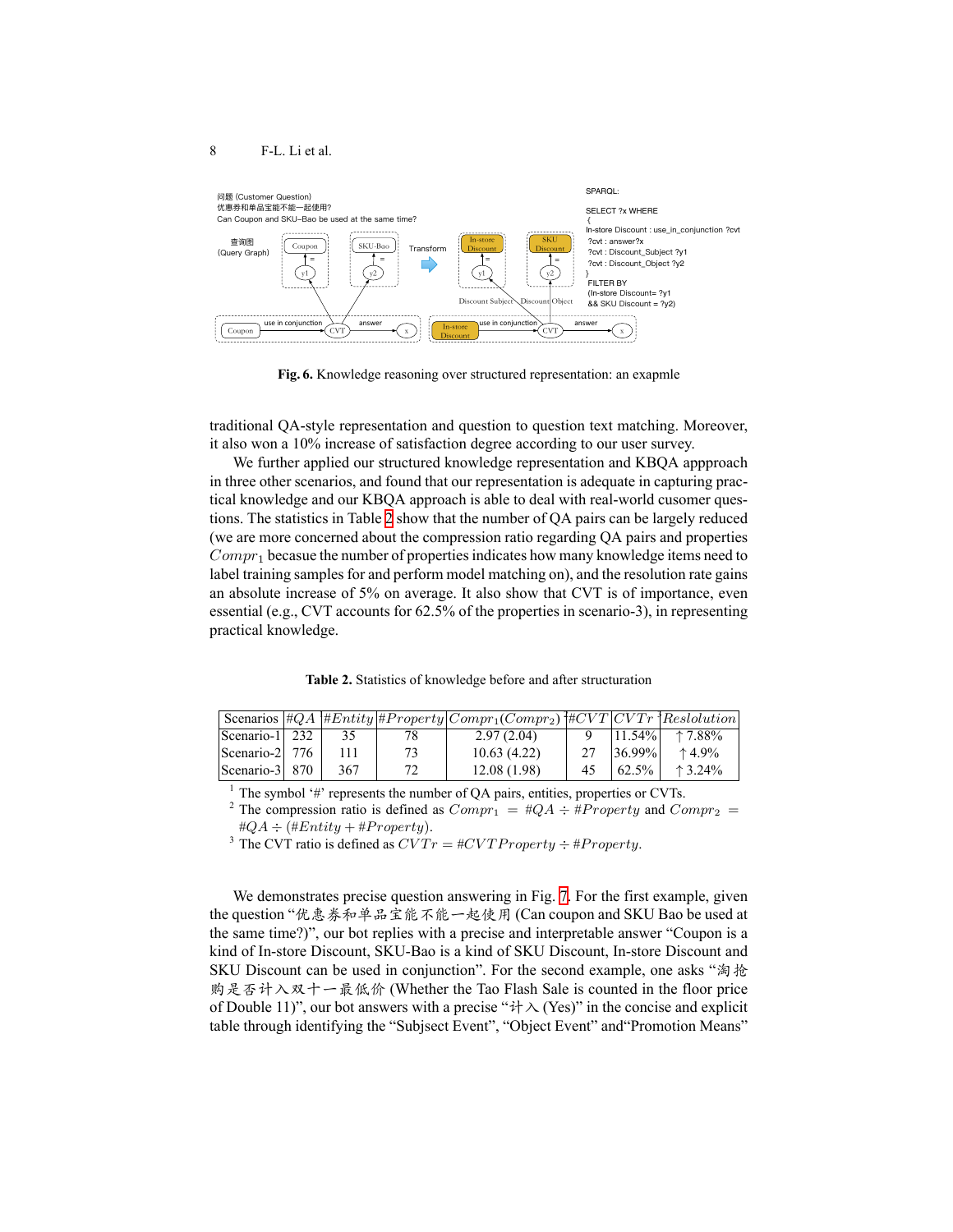slots <sup>[6](#page-8-1)</sup>, and further gives tips that help customsers to understand relevant regulations. The third example shows how the structured represenattion is used to guide customers when questions are vague: when a customer merely mention "618", our bot generates several probable questions based on the candidate properties of "Promotion Program". the class of "618". The forth example demonstrates how our key-value structure can be used to segment long text answer and support tabbed knowledge representation.

### <span id="page-8-0"></span>**5 Related Work**

In this section, we review related work on knowledge representation, KBQA, and knowledge reasoning, which are closely related to the techniques employed in this paper.

**Knowledge Representation.** The key of knowledge graphs (KG) is to understand real world entities and their relationships in terms of nodes and links, i.e., things, not strings. To the best of our knowledge, most of the studies on KBQA treat knowledge graphs as a set of subject-predicate-object (SPO) triples, build their approaches on readymade knowledge graphs such as Freebase [\[5](#page-10-1)], YAGO [\[16](#page-11-4)] and DBpedia[[1\]](#page-10-3), and evaluate them on benchmark data-sets(e.g., WebQuestions[[3\]](#page-10-4)). Few researchers have tried to apply the classic triple structure in practical scenarios. In fact, not surprisingly, this triple representation is not enough in capturing practical knowledge. We employ property chain to capture hierarchical properties, use key-value pairs to segment long text value, and adopt compound value type (CVT) from Freebase[[5\]](#page-10-1) to capture constraints. Our knowledge representation is evaluated in a set of realistic scenarios in the E-commerce customer service field, and it turns out to be adequate in capturing practical knowledge and supporting subsequent KBQA applications.

**KBQA.** Question answering over knowledge base, which takes as input natural language and translate it into tailor-made language (e.g., SPARQL [\[5](#page-10-1)]), has attracted much attention since the rise of large scale structured knowledge base such as DBpedia[[1\]](#page-10-3), YAGO [\[16](#page-11-4)],and Freebase [[5\]](#page-10-1).

The state-of-the-art approaches can be classified into two categories: *semantic parsing* based and *information extraction* based. Semantic parsing[[3\]](#page-10-4)[[11](#page-11-5)][[4\]](#page-10-5) is able to provide a deep understanding of the question, which can help to justify and interpret the answer, but it is often decoupled from knowledge base[[19\]](#page-11-1). Information extraction based methods retrieve a set of candiate answers center on the topic entity in a question, and extract features from the question and candidates to rank them [\[6](#page-11-6)][\[9](#page-11-7)]. One limitation of such methods is that they are insufficient in dealing with compositional questions that involve multiple constraints.

Yih et al. [\[19\]](#page-11-1) reduces semantic parsing into a staged query graph generation problem, uses knowledge base to prune the search space when forming the graph, and achieves a competitive result on the WebQuestions dataset. Bao et al. [\[2](#page-10-2)] further proposes to solve multi-constraint questions based on query graphs. On oberving that real-world questions are rather complicated, we base our work on these two approaches, and focus on constraints detection and knowledge reasoning.

**Knowledge Inference/Reasoning.** In the literature, knowledge inference is usually taken as a KB completion problem, i.e., finding missing facts in a knowledge base.

<span id="page-8-1"></span><sup>&</sup>lt;sup>6</sup> Note that the slot "participated goods" is defaulted as "Yes".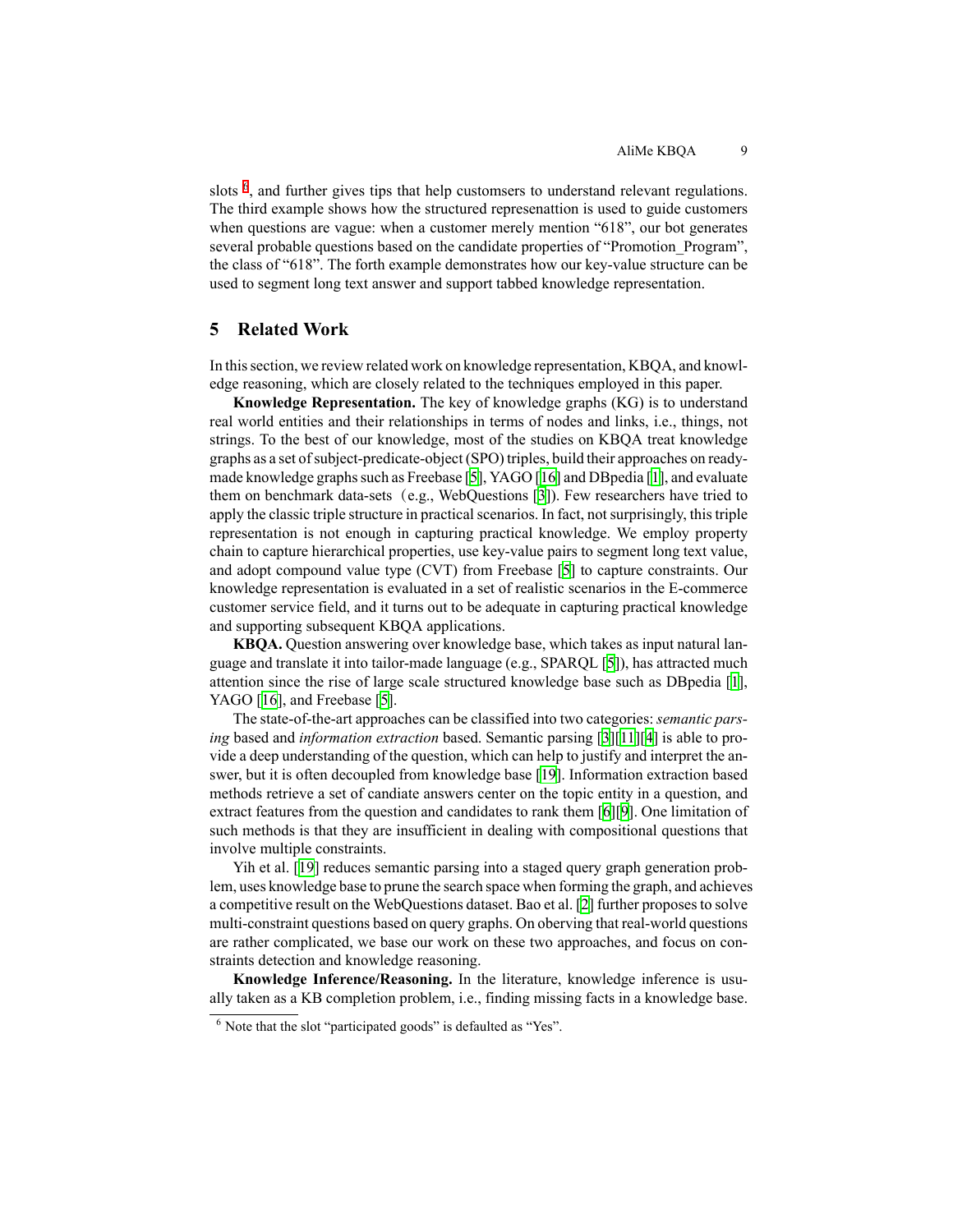#### 10 F-L. Li et al.

<span id="page-9-0"></span>

**Fig. 7.** Demonstration of system features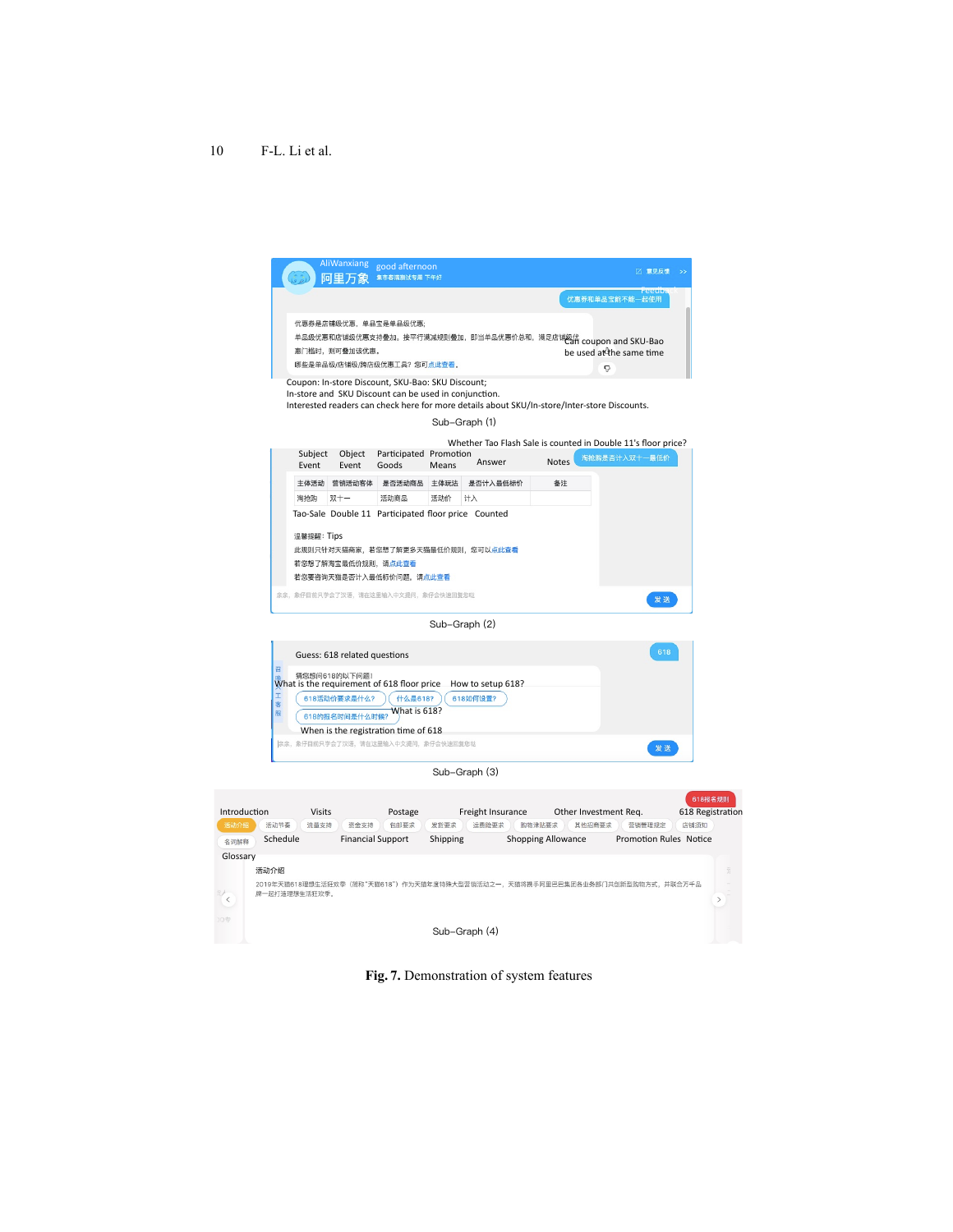Specifically, it includes relation inference  $(e_h, ?, e_t)$  and link prediction  $(e_h, p, ?)$ , where  $e_h, e_t \in \mathcal{E}$  and  $r \in \mathcal{P}$ . In general, KB reasoning methods are based on path formulas [\[12\]](#page-11-8) or KG embeddings [\[7\]](#page-11-9)[[18\]](#page-11-10)[\[14](#page-11-11)]. Our work differs from KB completion in that we perform type reasoning based on our structured knowledge representation during the question answering process.

#### <span id="page-10-0"></span>**6 Discussion and Conclusions**

To our knowledge, this is the first attempt to apply KBQA in customer service industry. To deal with complicated knowledge and questions, we propose a novel structured knowledge representation, and accordingly introduce our approach about how to support multi-constraint and reasoning.

The benefits of our structured knowledge representation are many-fold: (1) it is able to capture class-level, rather than instance-level knowledge, hence largely reducing the number of knowledge items and making it more convenient for human management and easier for model-based text matching; (2) it defines a common structure for repetitive scenarios, with which business knowledge staffs do not need to repeatedly eliciting FAQs and training samples can be highly reused for scenarios of the same type; (3) it supports multi-constraint and reasoning, which contribute to performing precise question answering and offering better user experience; (4) it allows to guide vague or incomplete customer questions based on knowledge structure and dialog context; (5) Last but not least, it enables diversified UI representation of knowledge (e.g., key-value structured for tabbed representation, CVT for table representation), which brings about better readability and understandability, hence better customer satisfaction.

Several problems remain open. One interesting problem is how to lower the cost of manual schema construction through utlizing information extraction [\[15](#page-11-12)] techniques. We are also interested in investigating TableQA [\[17](#page-11-13)] for systematically addressing constraints recognition in our CVT knowledge structure.

#### **References**

- <span id="page-10-3"></span>1. Auer, S., Bizer, C., Kobilarov, G., Lehmann, J., Cyganiak, R., Ives, Z.: Dbpedia: A nucleus for a web of open data. In: The semantic web, pp. 722–735. Springer (2007)
- <span id="page-10-2"></span>2. Bao, J., Duan, N., Yan, Z., Zhou, M., Zhao, T.: Constraint-based question answering with knowledge graph. In: Proceedings of COLING 2016, the 26th International Conference on Computational Linguistics: Technical Papers. pp. 2503–2514 (2016)
- <span id="page-10-4"></span>3. Berant, J., Chou, A., Frostig, R., Liang, P.: Semantic parsing on freebase from questionanswer pairs. In: Proceedings of the 2013 Conference on Empirical Methods in Natural Language Processing. pp. 1533–1544 (2013)
- <span id="page-10-5"></span>4. Berant, J., Liang, P.: Semantic parsing via paraphrasing. In: Proceedings of the 52nd Annual Meeting of the Association for Computational Linguistics (Volume 1: Long Papers). vol. 1, pp. 1415–1425 (2014)
- <span id="page-10-1"></span>5. Bollacker, K., Evans, C., Paritosh, P., Sturge, T., Taylor, J.: Freebase: a collaboratively created graph database for structuring human knowledge. In: Proceedings of the 2008 ACM SIGMOD international conference on Management of data. pp. 1247–1250. AcM (2008)